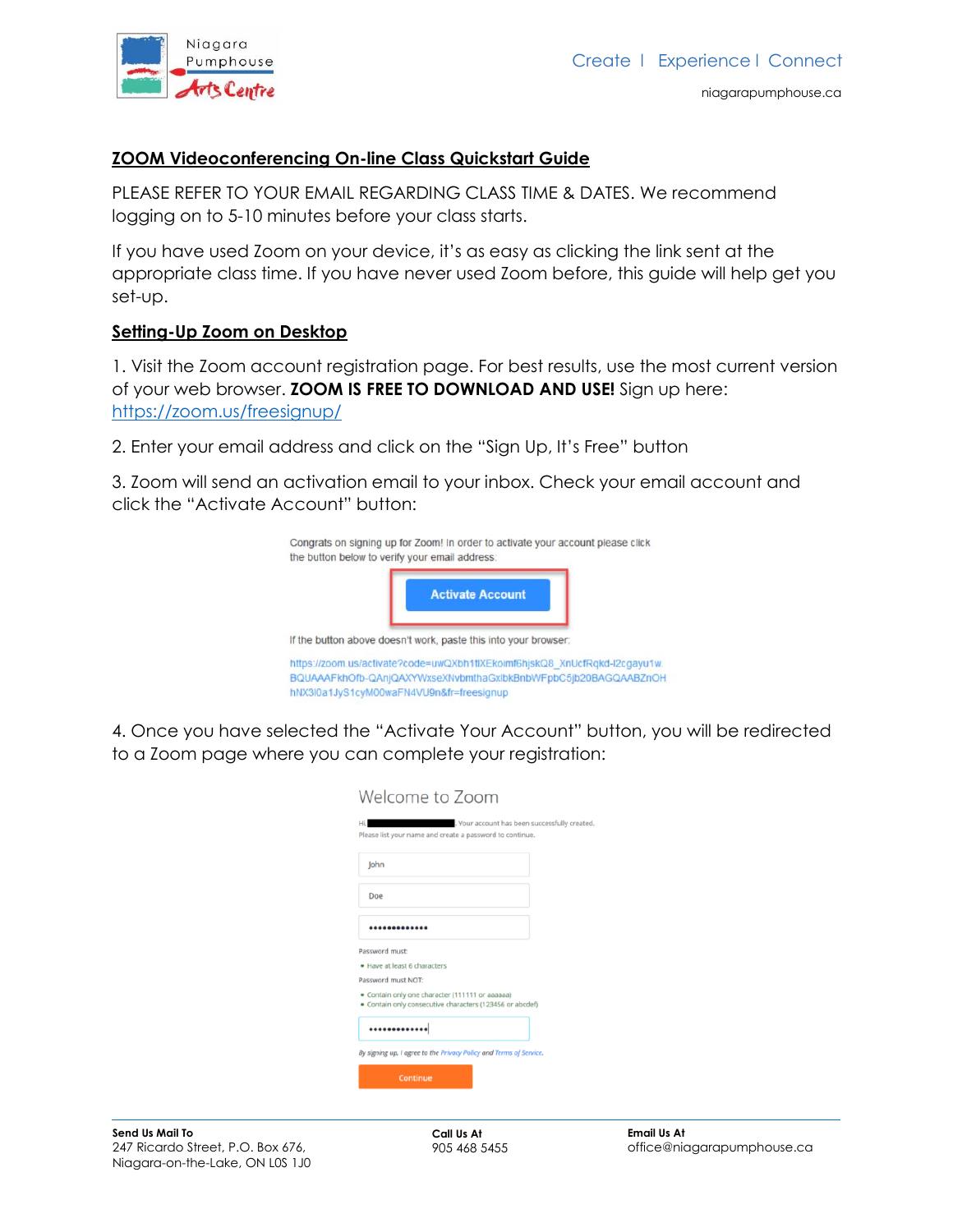

### NOTE: Please make sure that

your Zoom name is easily recognizable or matches the name under your registration. That name window will pop up the first time you use Zoom.

## **Setting-Up Zoom on Phone or Tablet**

- 1. If you are on a phone or tablet that is using Zoom for the first time, you will need to download the Zoom app. Click the appropriate link to download Zoom on your device.
	- iOS: https://itunes.apple.com/us/app/id546505307
	- Android: https://play.google.com/store/apps/details?id=us.zoom.videomeetings
	- Blackberry: https://appworld.blackberry.com/webstore/content/5994993
- 2. Once downloaded, search in your apps for ZOOM Cloud Meetings and make sure the app icon looks like a white video camera on a blue background.



# **Joining your Zoom On-line Class**

- 1. To join the class on your desktop or mobile device, click the link sent to you on the class invitation. If required, enter the meeting ID on the zoom web portal or app.
- 2. Enable computer audio and if desired, video. As most classes are recorded, you have the option to turn your video off before joining the class.

| <b>Join Meeting</b>                               |                |
|---------------------------------------------------|----------------|
| Meeting ID or Personal Link Name<br>798-5814-7210 |                |
| Olenna Mason                                      |                |
| Donot connect to audio<br>Turk off my video       | Join<br>Cancel |

3. For the first few minutes of class, everyone will be unmuted as students are admitted for attendance check.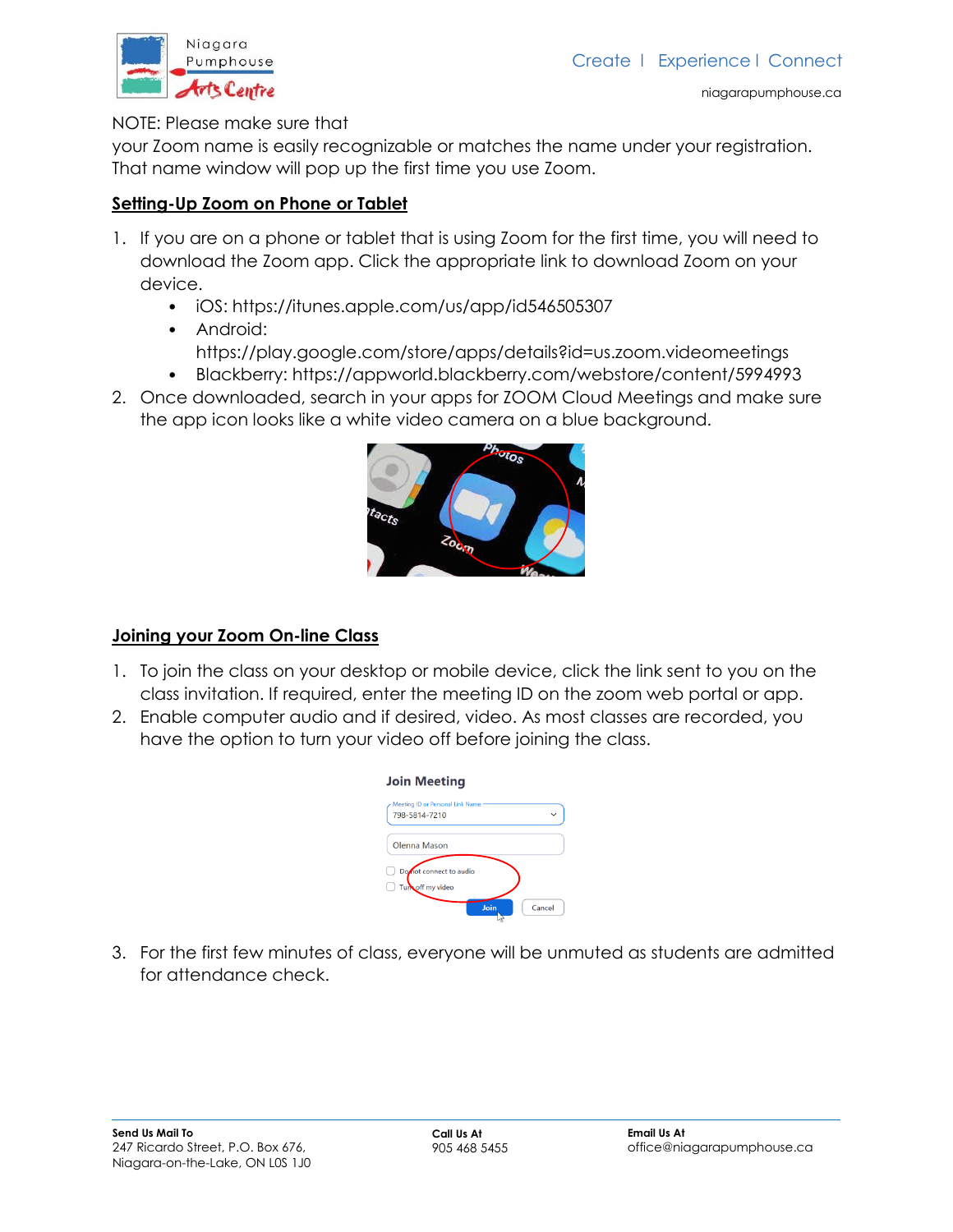

# **During the Zoom On-line Class**

1. It is recommended that you use the 'Speaker View' layout to get a full view of the instructor's screen.



- 2. Once class begins, students will be asked to mute themselves to prevent distractions from phones, pets, etc. (a)
- 3. If at some point of the class, you want to turn off your video, click on the video button (c) to stop your video.
- 4. You can ask questions by typing it on the text chat panel. Click the Chat button in the menu bar to open the Chat panel. (b)



5. During class, if you experience any issues unrelated to your bandwidth, internet service provider (ISP) or your desktop or mobile device, contact [marketing@niagarapumphouse.ca](mailto:marketing@niagarapumphouse.ca) or send a text to 289-501-9700